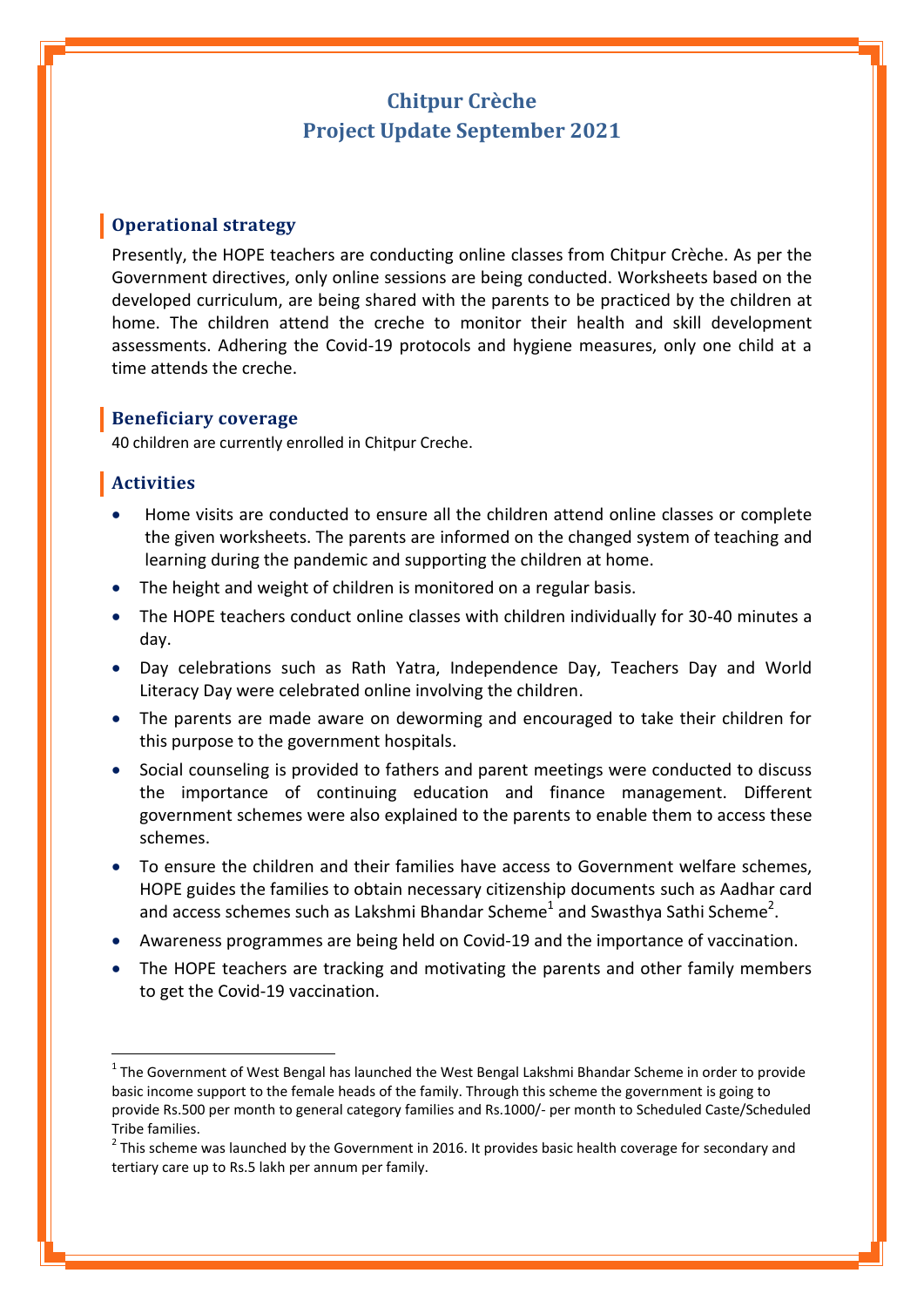Grocery packets were distributed to the families of the enrolled crèche children to support them during the pandemic as they are facing the challenge of arranging food for their families. These packets included rice, pulses, cooking oil, sugar, spices, soybean, suji, etc.

### **Future Plan**

- Online classes and practicing through worksheets to be continued adhering Government directives.
- Health monitoring and deworming camps to be held.
- Link the children and families with Government schemes.
- Parents meetings to be continued and the parents will be encouraged to save for the future education of their children.
- Awareness and tracking of Covid vaccination taken by the parents and extended family members of the children supported by Chitpur Creche.
- As the children are not attending the creche, grocery packets will be provided on a monthly basis

## **Photo Gallery**



Growth Monitoring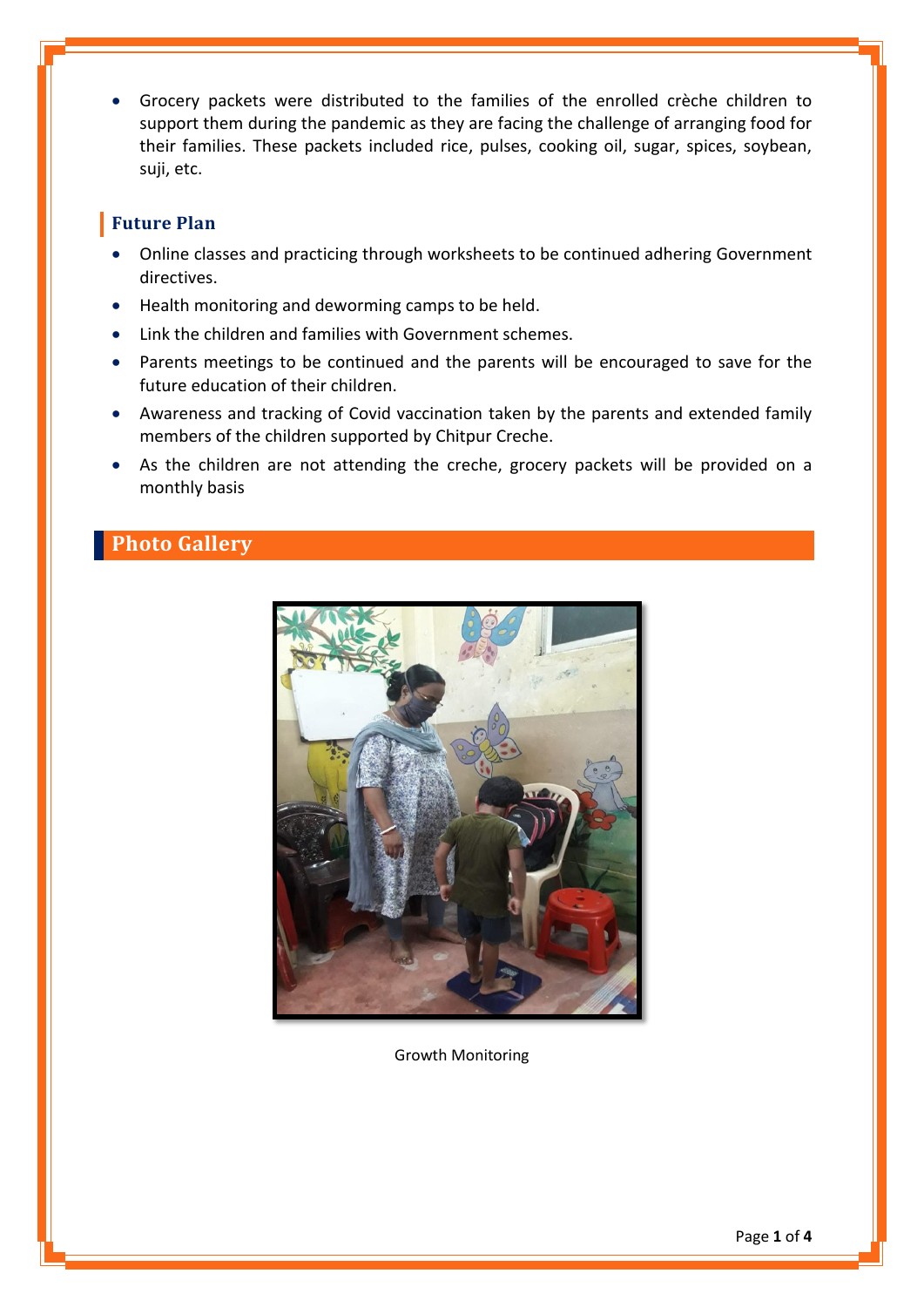

Fine Motor Skill Development Assessment



Emergency Relief Distribution